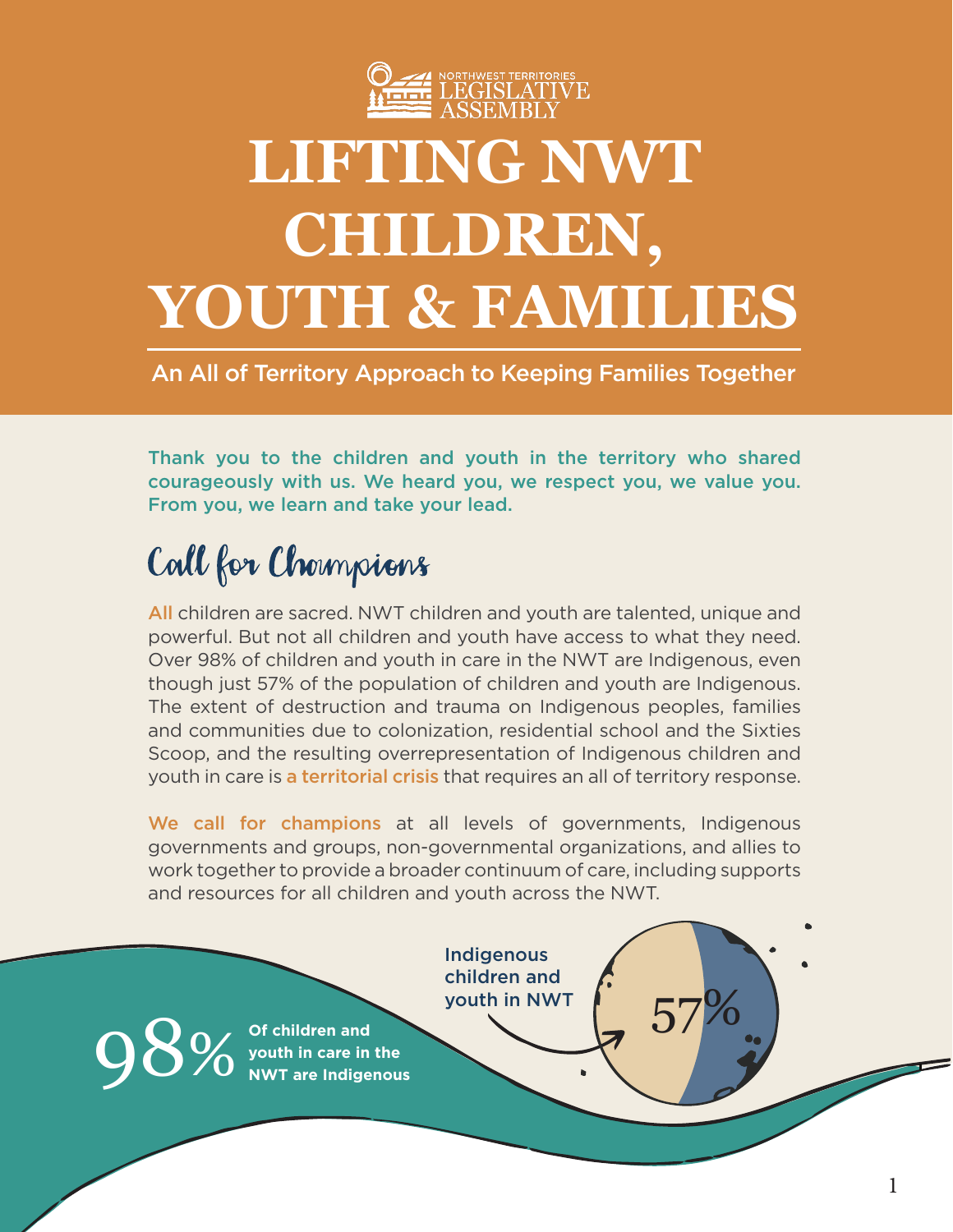Who are we?

The Standing Committee on Social Development (Committee) is a group of Regular Members of the Legislative Assembly. The Committee reviews legislation alongside NWT residents and makes recommendations to the territorial government to improve legislation, policies and process.

In April 2021, we began a mandatory review of the Child and Family Services Act. The review focused on prevention strategies to lift children, youth and families with the ultimate goal to keep NWT families together.

Given the importance of this work, it was important to our team that this work was done differently. We took a holistic approach to how we engaged with community members, Indigenous governments and groups, and non-governmental organizations to help people feel comfortable speaking about difficult things. To create safe spaces, private and confidential listening sessions, counsellor and elder support, and mental health resources were made available. We are grateful to every individual who shared their perspectives, insights and lived experiences.

## What Does Culture Mean?

Culture is the living, breathing embodiment of a people expressed in all aspects of life beginning before birth and is present throughout a person's entire journey. Over time, culture changes and innovates. Culture is a source of strength, healing and positive identity. Therefore, respectful incorporation of culture must be visible in implementing the recommendations below.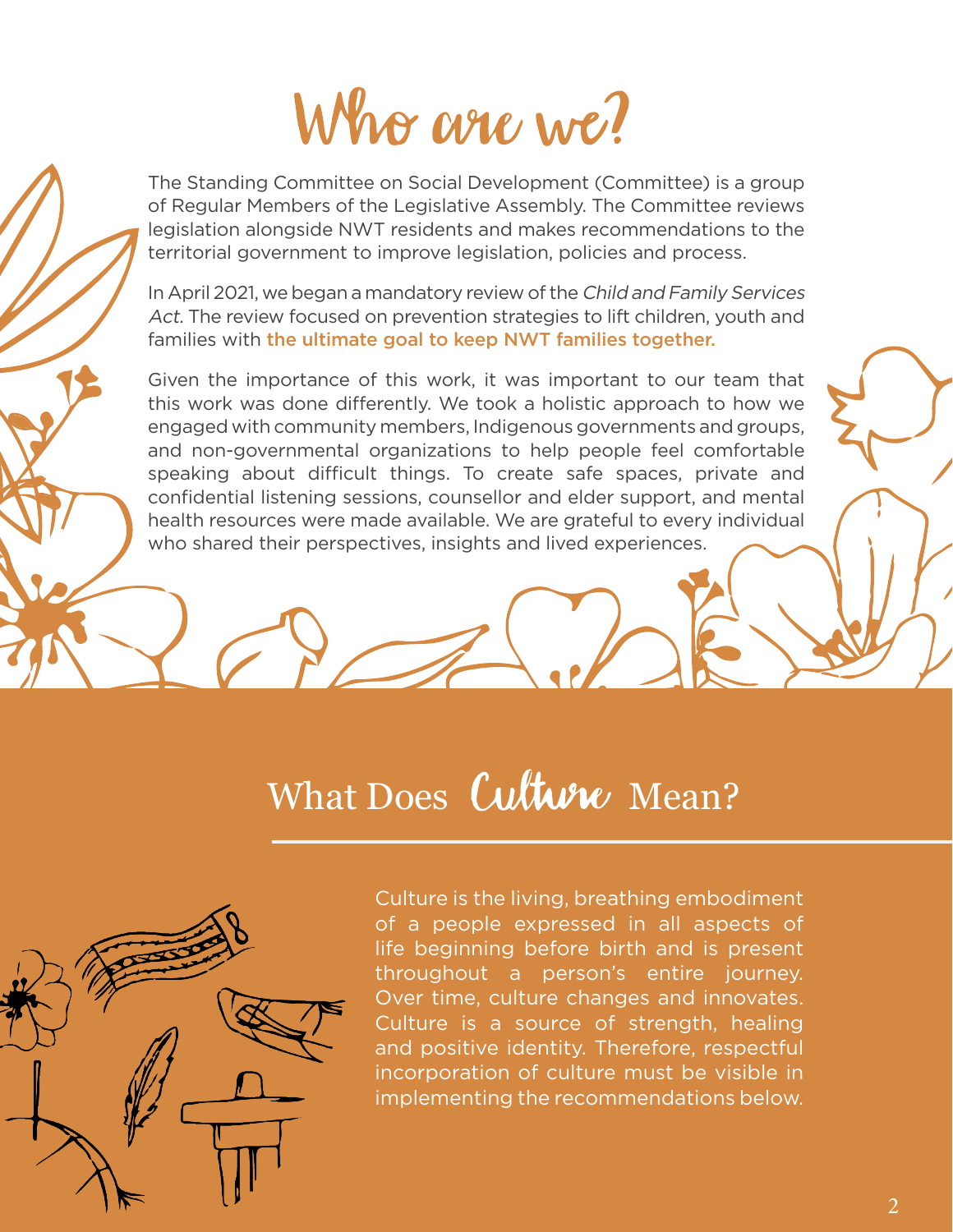

## **After extensive research, listening and engagement, the Committee made several recommendations to the Government of the Northwest Territories:**

 $\begin{bmatrix} 1 \\ 1 \\ 0 \end{bmatrix}$ Declare the overrepresentation of Indigenous children and youth in care a crisis and develop a whole of government response in partnership with Indigenous governments

Provide birthing support that is holistic,<br>
Client-centered and culturally safe<br>
with doula and midwife services Provide birthing support that is holistic, client-centered and culturally safe with doula and midwife services staffed in each regional center

 $\frac{E_3}{2}$ Establish a territorial treatment addictions recovery program or treatment supports specifically for youth so they can remain in the territory and maintain their support systems

 $\frac{E}{y}$ Expand housing options for youth by collaborating with communities and nongovernmental organizations to find safe places for youth to stay

Tailor the Healthy Family Program for vulnerable families and expand it to all 33 communities

 $\begin{array}{c}\nP \\
\uparrow \text{fc} \\
p\n\end{array}$ Provide additional funding for recreational facilities and programming so that families have increased access to these spaces and add funding for children and youth in care to participate in extracurricular activities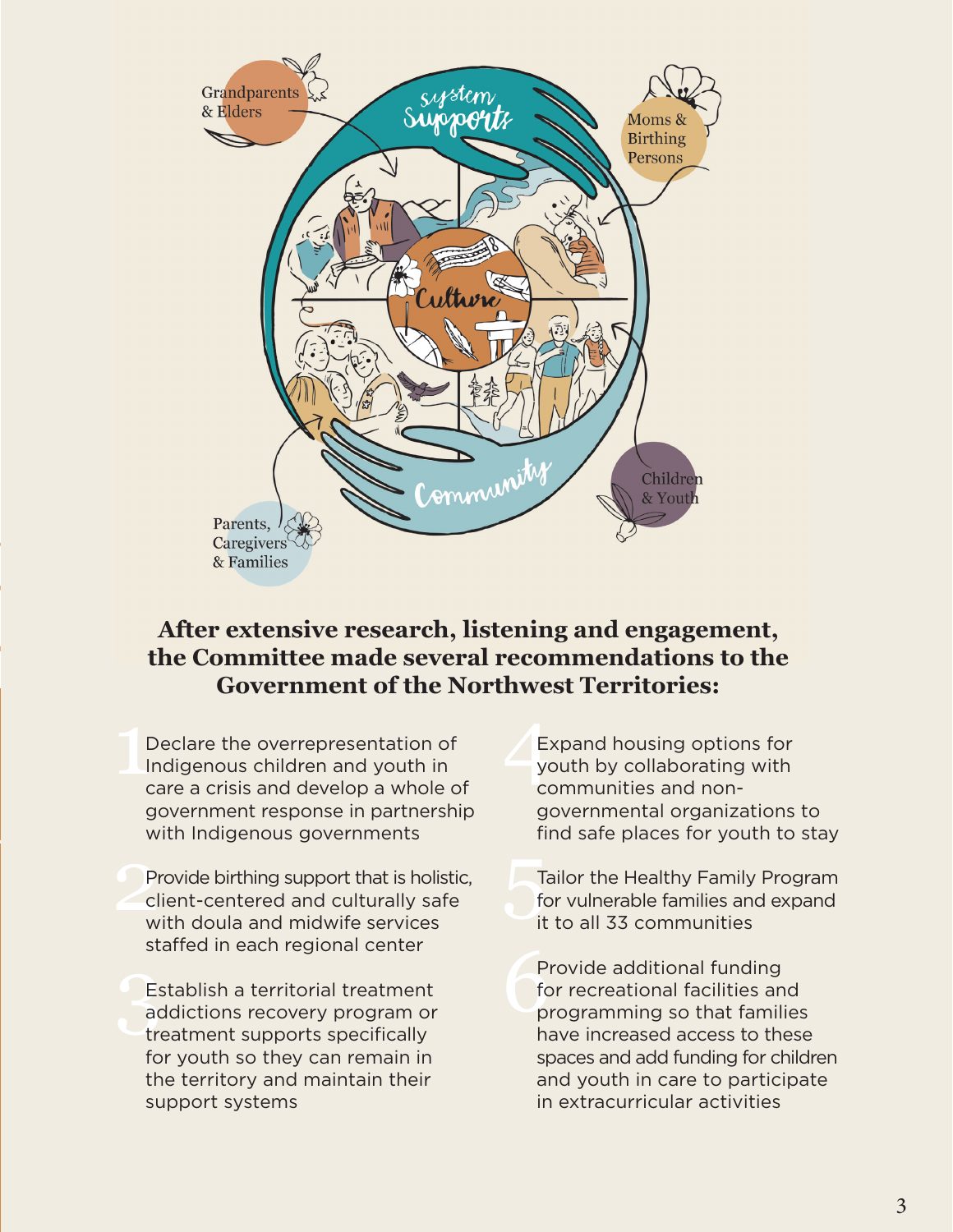Establish family mentorship pilot<br>projects that pair vulnerable<br>parents with grandparents or  $\frac{1}{2}$ Establish family mentorship pilot projects that pair vulnerable parents with grandparents or elders

**SF** Provide more funding towards addictions recovery on the land healing options for youth

 $\bigcup_{\zeta}$ Establish culturally safe and gender-inclusive family violence shelters in every community

10 Deliver and make mandatory culturally safe and traumainformed training for foster families

 $11<sub>t</sub>$ Establish a recruitment strategy to increase the number of Indigenous foster families

12 Develop an evaluation and monitoring framework for Child and Family Services, including a data profile on those in care

Establish an Indigenous Advisory Body sub-committee for Child and Family Services

14 Increase online resources for Child and Family Services ensuring they are easily accessible and culturally safe

15 Provide legal services to parents as early as the plan of care stage with Child and Family Services

16 Change the *Child and Family Services Act* to support the readiness of Indigenous governments to draw down jurisdiction for child welfare, use trauma-informed language and ensure culture continuity

Establish a spectrum of service available to people with Fetal Alcohol Spectrum Disorders and their families/caregivers

18<sup>F</sup> Report progress annually on the Committee's recommendations

It takes all of us to make change and keep this conversation going. We encourage you to reflect, discuss, engage, and lift children and youth.